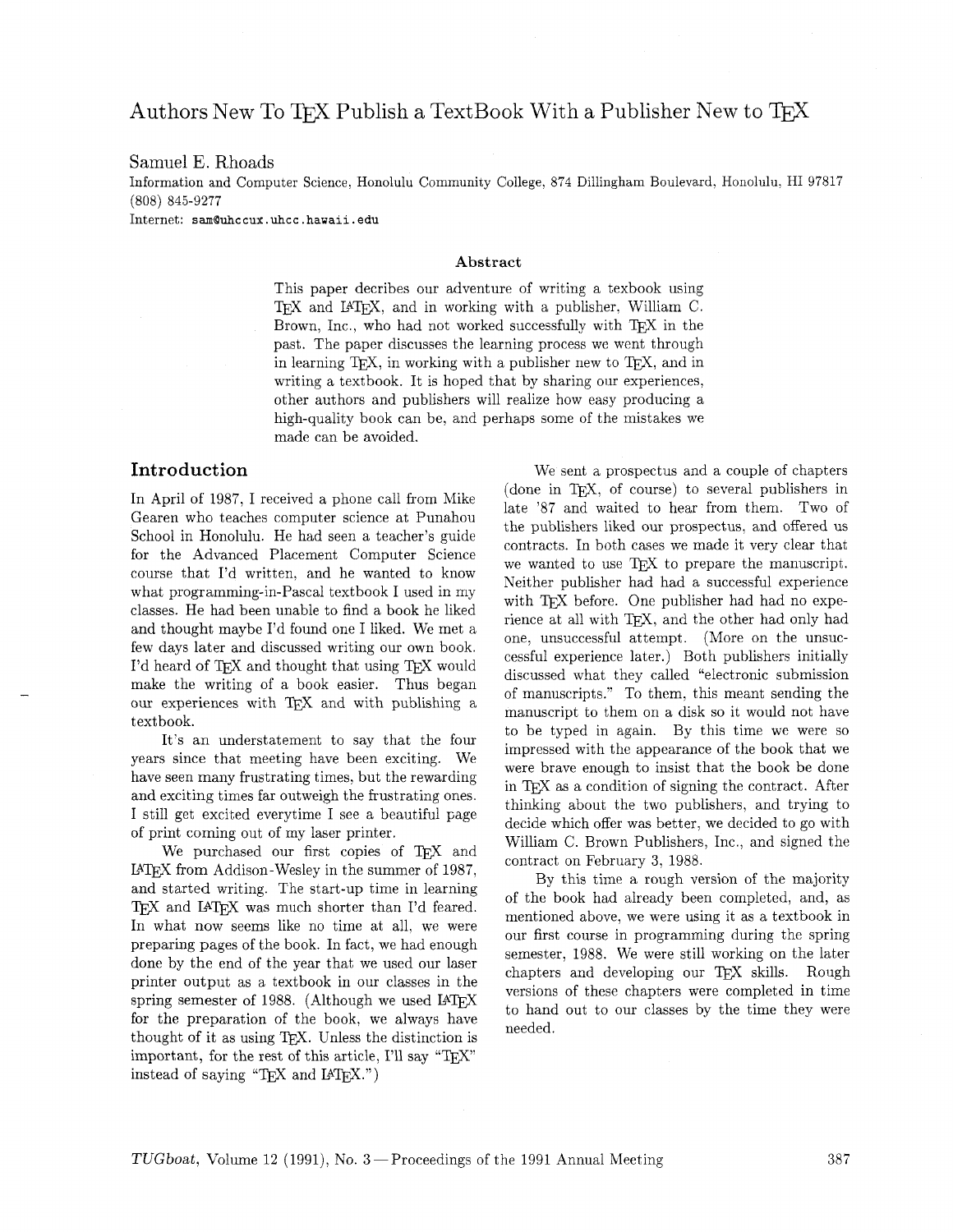## **TEX** and **I4TEX** Skills

As our work on the manuscript progressed, we decided it would be convenient to define some macros. Our first macro was designed to simplify the printing of *(block).* We saw that we could accomplish this by typing: **\$\langle\$C\it block)\$\rangle\$**  everytime we needed it, but soon realized that there was an easier way. Looking back, it seems like a minor victory but we were pleased when we learned that we could define the L<sup>AT</sup>EX macro:

# **\newcommand{\block) {\$\langle\${\it block)\$\rangle\$))**

and from then on whenever we wanted to see *(block)*  in our book, we only needed to type **\block.** 

As would be guessed, this quickly led to many other macros. We busied ourselves defining macros that were intended to make our typing easier. We decided to collect these macros in a file, **macros. tex,**  and to input the file at the beginning of each **.tex** file. It was easy to get carried away with this. In looking at **macros. tex.** I see a macro: **\newcommand(\real){{\tt real)).** Even though we had defined this macro, we seldom used it; we just typed **{\tt real)** rather than **\real.** 

**Fonts.** In our book we spend a great deal of time discussing algorithms. We stress the development of an algorithmn prior to the writing of the code. We decided that we should use a special font to represent an algorithm, and we started looking through Computer Modern Typefaces for a font to use. We wanted a typeface that reminded the through Computer Modern Typeraces for a font<br>to use. We wanted a typeface that reminded the<br>reader of handwriting - algorithms probably should be handwritten rather than typed—and we found **crnf f I0** and **crnf il0.** Knuth [Computer Modern Typefaces, page 28 calls these fonts Computer Modern Funny Font and Computer Modern Funny Italic, respectively, and says that **cmfil0** is not quite as "hilarious" as **cmff 10.** I'm not sure whether Knuth expected people to actually use these two fonts, or was just defining them for fun. In any case, we don't find **crnf i10** funny at all; we like it. We tried **cmff 10,** but it proved too hard to read. I wonder if any other use for either **crnf ilO** or **cmff 10** has been found by other authors.

The definition for this font-we call it  $\lambda$ <sup>1</sup> for "algorithmic" - was placed in macros.tex. Thenceforth, to produce: Store true in Found, we just typed: **{\a1 store True in Found).** 

While this worked fine for short examples of a step or two, when we wanted a complete algorithm to appear, we encountered a harder problem: We wanted an algorithm to fit completely on a page

and not to be broken where IAT<sub>F</sub>X decided to break the page. We wanted the algorithm to be printed in the algorithmic font we'd chosen. We also wanted to be able to indent the examples of algorithms and code that we presented in the book, and we wanted the indentation to be uniform. This was one of the hardest IATFX problems we had to solve. As with mardest  $BF<sub>1</sub>F<sub>A</sub>$  problems we had to solve. As with<br>many problem solutions, I'm not sure our solution<br>was the best solution - in fact, I'm sure it isn't but it works and we've used it since. We played with different ideas for quite awhile, and finally

```
developed the following two I4TEX definitions:<br>
\newcommand{\balg}
      \left\{ \right.\par
      \lambdaal
      \begin{minipage}{\textwidth}
      \begin{tabbing}
      123\leftarrow 123\leftarrow 123\leftarrow 123\leftarrow 123\leftarrow kill\mod( }
     \mathcal{F}\newcommand{\ealg}
      1/1 /}xodm/}
      \end{tabbing}
      \end{minipage}
      \rm\\par
      \mathbf{r}
```
Then whenever we wanted to write a complete algorithm, we just coded:

**\balg START OF Algorithm END OF Algorithm \ealg**  to produce: START OF Algorithm

### END Of Algorithm

The minipage environment forces IATEX to keep the entire algorithm on the same page; this sometimes caused ugly page breaks that we had to fix by hand. The **tabbing** environment allowed us to indent our algorithms by just typing  $\setminus +$ whenever we wanted to move to the right one level of indentation, and  $\setminus$ - when we wanted to move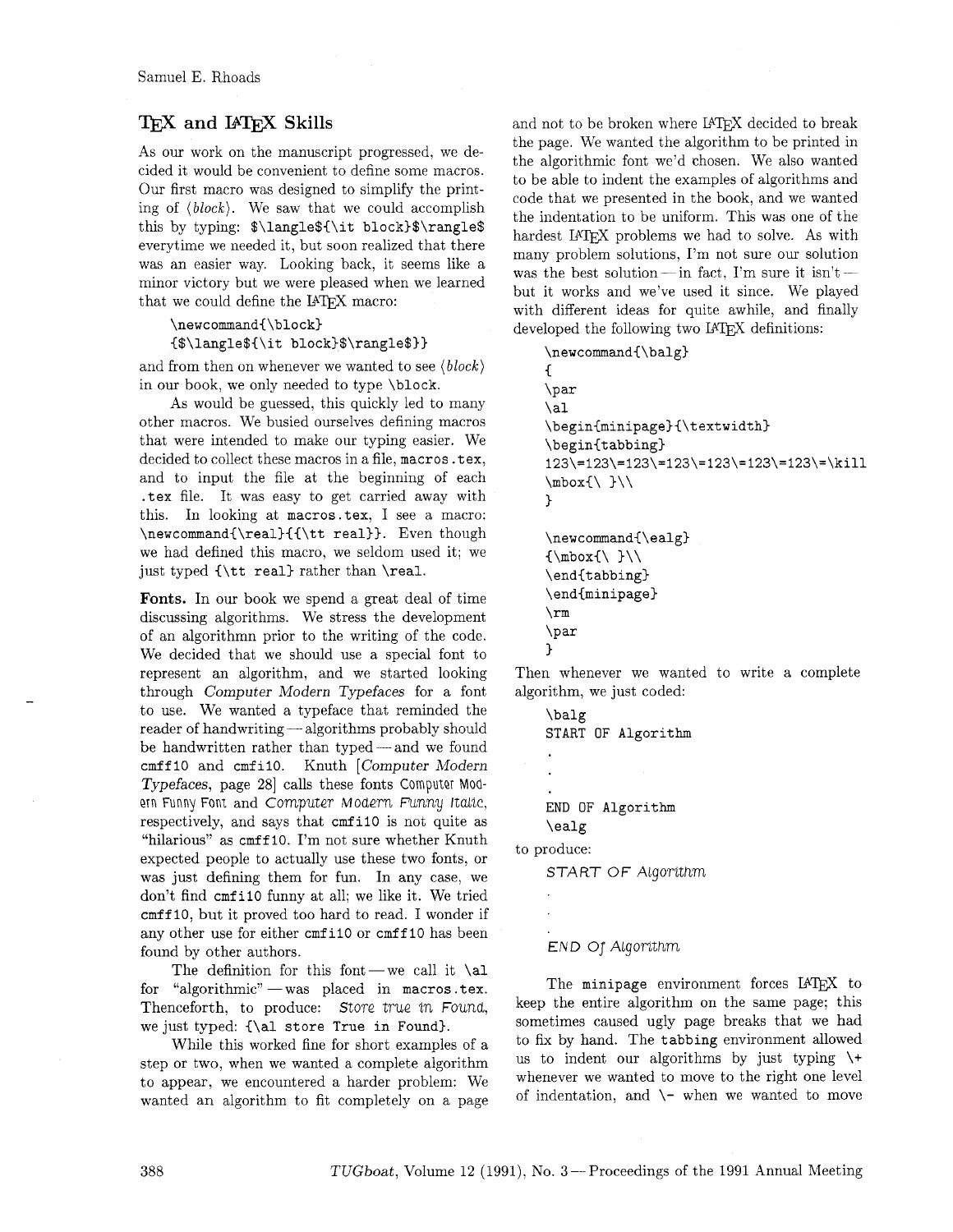to the left one level. The  $\mbox{\textless}\ \mbox{\textless}\ \mbox{\textless}\ \mbox{\textless}\ \mbox{\textless}\ \mbox{\textless}\ \mbox{\textless}\ \mbox{\textless}\ \mbox{\textless}\ \mbox{\textless}\ \mbox{\textless}\ \mbox{\textless}\ \mbox{\textless}\ \mbox{\textless}\ \mbox{\textless}\ \mbox{\textless}\ \mbox{\textless}\ \mbox{\textless}\ \mbox{\textless}\ \mbox{\textless}\ \mbox{\textless}\ \mbox{\textless}\ \mbox{\textless}\ \mbox{\textless}\ \mbox{\textless}\ \mbox{\textless}\ \mbox{\textless}\ \mbox{\$ an empty line. The \a1 changes to the algorithmic font, and the \rm changes back to roman.

The appendix contains an example of how we typed an algorithm for a function that returns the greatest common divisor of two positive integers, and the algorithm as it appeared in our book.

**Figures and Pictures.** We made great use of I4W's figure and picture capability. We defined figures and pictures to be things that floated. Figures and pictures always had captions; indeed every picture was in a figure. As an example of how these figure/pictures were coded, I've included a very simple one in the appendix.

Both of us have decent math backgrounds so the geometry and algebra that were required to get the coordinates of the rectangles, lines, vectors. ovals and circles correct wasn't hard. I imagine that for less mathematically trained writers this would prove intimidating, and thus I would expect other authors to turn to more powerful aids. Indeed, as easy as we found it, it would be nice to know better ways to get the pictures of syntax diagrams and trees drawn.

One figure in particular needs to be discussed. Early in the book we give a skeleton of a complete Pascal program. It was supposed to look like this:

> program *(programname)* ( *(filelist))* ; *(block)*

**Figure 4.1** The Form of a Pascal Program

Instead, it looked like this:

program *(programname)* ( *(filelist)* > ; *(block)* 

**Figure 4.1** The Form of a Pascal Program

We had decided to put all examples of algorithms and all figures in a different color (blue). We had also agreed to have the final pages of the book done on a high-resolution printer by ArborText, Inc., in Ann Arbor, Michigan. In order to do the second color, the publisher had to "cut out" some of the final copy and print it in blue. (I'm not sure how this is done, so I'm being deliberately vague.) When Wm. C. Brown printed it, they must have thought

the period was a flyspeck, or something, and they left it off. That wouldn't have been so bad except on the next page of the book, we wrote, "Did you see the period after the *(block)* in figure 4.1? It's easy to miss, but it's necessary." It sure was easy to miss, it wasn't there.

Wm. C. Brown must be given credit. When they learned of the missing period, they had someone go through the warehouse and put a little dot in every one of several thousand books.

### **Other Design Issues**

**Illustrations.** We have always been taken with Duane Bibby's illustrations in The TEXbook and decided to find an artist to draw illustrations of a computer programmer, a user, and a personified computer for our book. (We considered trying to find Duane Bibby himself, but couldn't muster up the nerve.) After considerable searching, we finally contacted a local caricaturist, Katie Ralston, and had her draw the illustrations. (Wm. C. Brown calls these illustrations "cartoons.") I mention the illustrations since they were the only things in the book not done by TEX. The publisher had to insert them into the final pages prepared by ArborText. We did, of course, leave room for them in the proper places.

**Style Files.** The design staff at Wm. C. Brown wanted a few changes made in the design of the book. In order to implement these changes, we had to modify the style files. We didn't want to change the .sty files themselves, so we made copies of the book.sty, bklO.sty, bkll.sty, and bkl2.sty files, giving them different names, and made the modifications to those files. Rather than describe all these changes, I'll just describe one, as an example.

We used the book style with 10-point type. In this mode, IATEX causes the running heads to be printed in ten-point, uppercase italics. The design people wanted nine-point upper- and lowercase italics. We searched through our renamed style files until we found the following definitions:

```
\def\Oevenhead{\rm\thepage 
    \hf il\sl\lef tmark) 
\def\Ooddhead{\hbox{}\sl 
    \rightmark\hfil\rm\thepage)
```
We modified these two definitions to:

```
\def\Qevenhead{\rm\thepage 
    \hfil\small\sl\leftmark) 
\def\Ooddhead {\hbox{)\small\sl 
    \rightrnark\hfil\normalsize\rm\thepage~
```
The \small that we added simply changed the running head to nine point. The **\normalsize**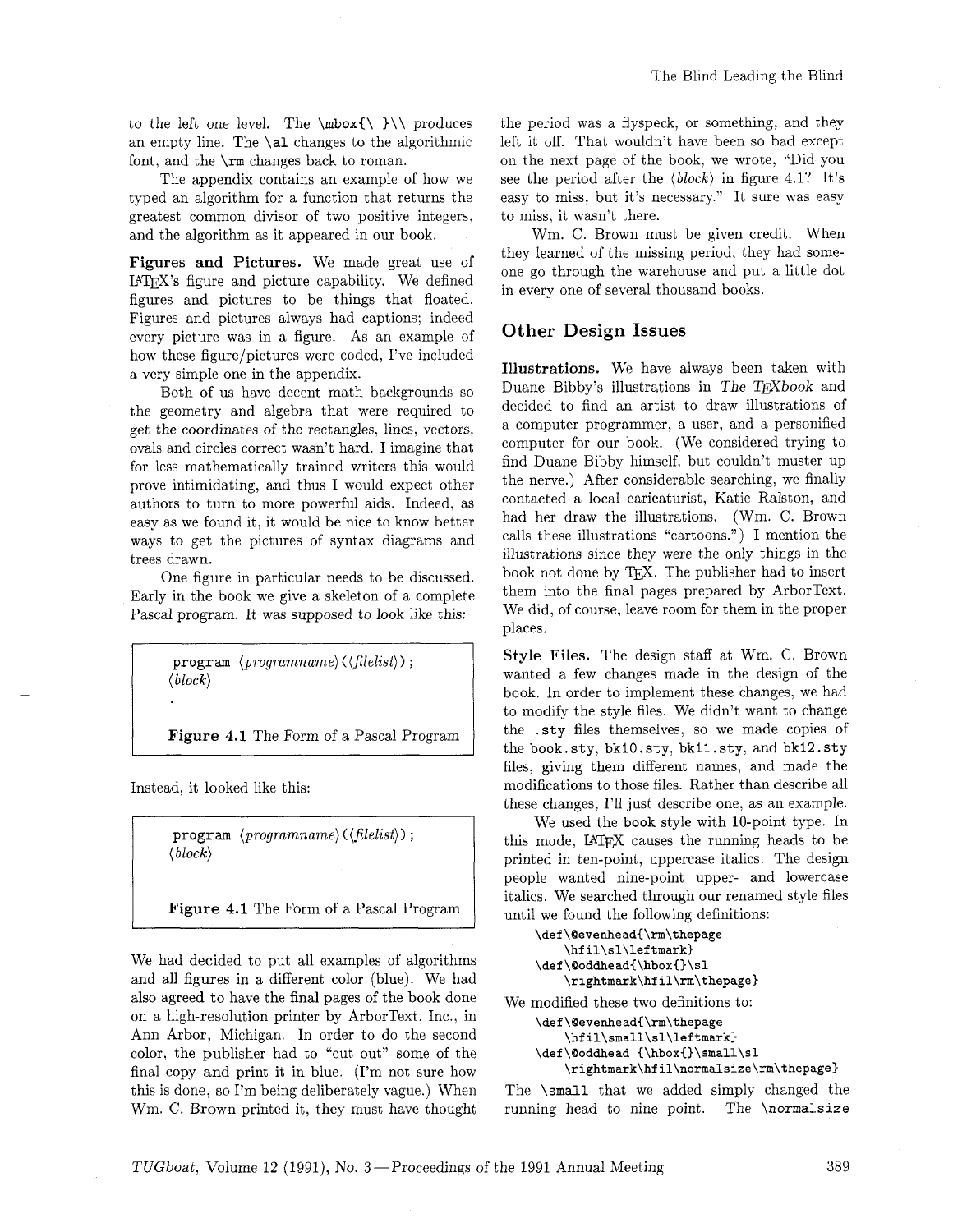changed it back to ten point before printing the page number on odd-numbered pages.

That took care of changing the size of the letters. Now we had to see if we could have it print the head in upper- and lowercase rather than all uppercase. Again searching through our renamed copy of book. sty, we found this definition:

```
\def\chaptermark##l{\markboth 
    {\uppercase 
    {\ifnum\cQsecnumdepth\mQne\Qchapapp\ 
    \thechapter. \ \fi ##1)){))
```
We finally figured out that the \uppercase was turning the name of the chapter into all uppercase letter. (Actually, it was easy figuring out what it was doing; the hard job was finding it.) By changing the definition to:

```
\def\chaptermark##1{\markboth
   {{\ifnum \c@secnumdepth\m@ne\@chapapp\
   \theta. \ \{ \theta \}
```
that is, by just removing the \uppercase, the running head was in upper and lower case.

We made several other changes to the style files. We changed the margins so that odd and even pages would print with margins that would make it easy to cut the book down to a  $9 \times 7\frac{1}{2}$  format. We changed the definition that printed the caption in figures to print the word **Figure** in bold face. All of these changes took time to figure out what to do, but none were particularly hard to figure out.

### Comments From the Publisher

I asked the woman who copyedited our book to send me some feedback concerning our use of  $T_F X$ to print the book, explaining that I was writing this article. She forwarded my request to Wm. C. Brown's electronic text coordinator, the person responsible for working with authors "preparing manuscripts on disk." Here are her comments regarding Wm. C. Brown's experiences with  $T_F X$ :

WCB's initial experience with TFX was not a successful one. About three years ago, Kendall-Hunt had an author working on TEX who produced a math book. Manufacturing was persuaded to purchase the TEX program, as it seemed to be becoming the software of choice for those who wished to produce texts containing math and other types of equations. After several unsuccessful attempts in- house to tailor the files to be compatible with our typesetting system, manufacturing resorted to going to an outside preparer (an engineer)

who produced camera-ready pages from laser output.

Approximately a year later, WCB received a computer programming book that was done in IATFX. Outside suppliers using TFJ (and its various versions) had been busy writing software to make the TFX program compatible with traditional typesetting systems. We were able to find an outside vendor who produced highresolution, paged output from a typesetter.

The authors worked with in-house staff on questions of design, layout, and typography. They were cooperative in making adjustments wherever possible to achieve a pleasing format for the text.

The disadvantages of this were that control of the project went out of house. Also, at that time, the choices of typefaces were limited.

The advantages, however, outweighed these disadvantages. Namely:

- 1. The authors were willing to make whatever changes were needed because of copyediting, so WCB had no involvement in time or personnel in the updating process. The responsibility for getting "perfect" disks to the vendor was the authors'.
- 2. The vendor worked directly with the authors and was able to solve any start-up problems.
- 3. There was no keystroking required in- house.
- 4. All formatting integrity was maintained.
- 5. WCB received paged output in approximately three weeks - much less time than "traditional" output.
- 6. All graphics were in place on the page except for photos and acquired cartoons, minimizing hand keylining time.
- 7. Corrections were minimal.
- 8. The cost of the project was much lower than if it had been handled traditionally.

The project was such a success that we will continue to consider sending any TFX project to an outside vendor that is capable of sending the files to highresolution output. There are at least two projects that will be handled that way this year. Progress continues to be made in expanding the capabilities in regards to typefaces and output possibilities.

T<sub>F</sub>X is also offering various forms of its own product to attract and expand its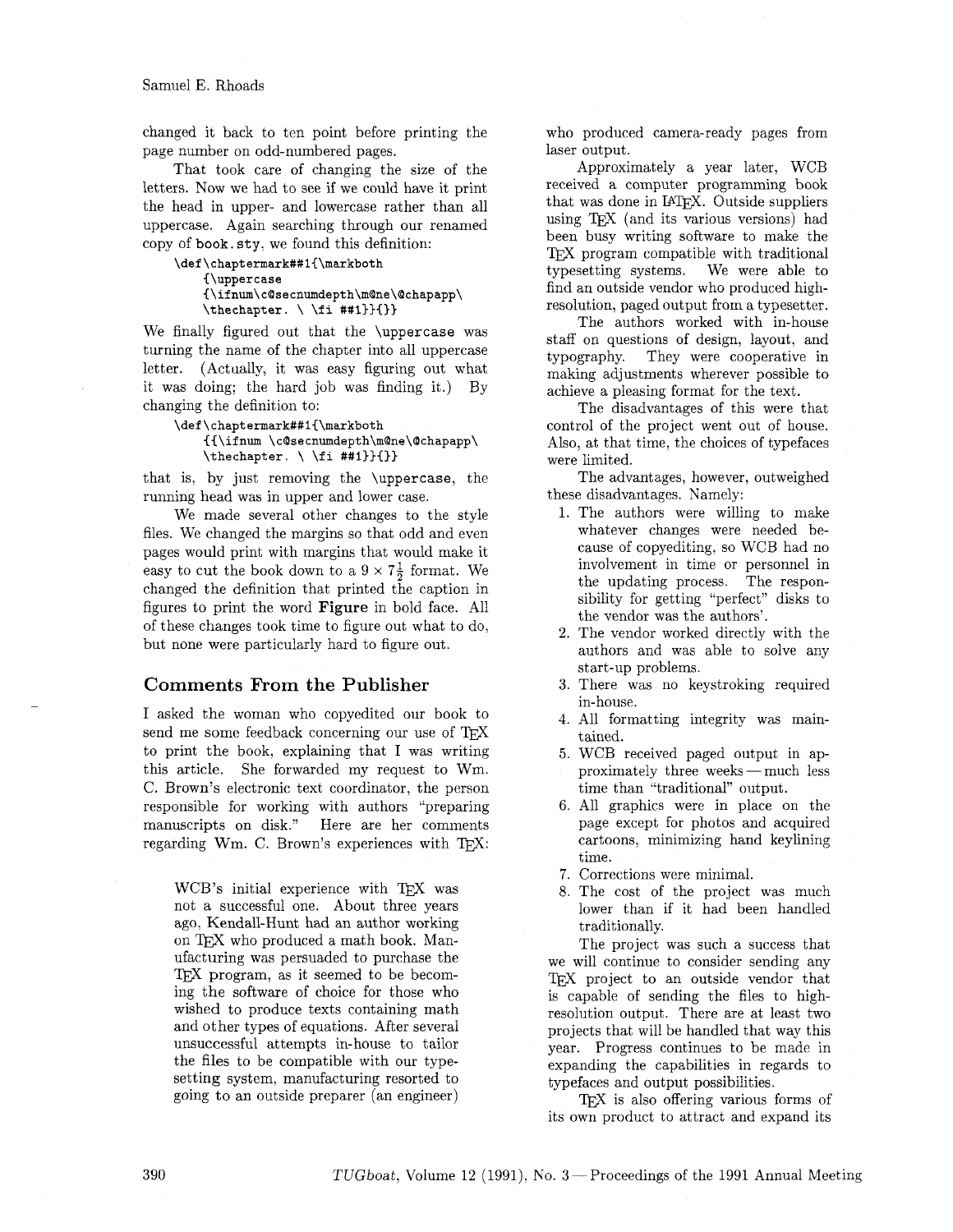market potential. We continue to monitor these products as there is interest in our math area about TFX products. Many of our math authors and math ancillary authors are using TFX. We may want to test the possibility of having manufacturing using the software in typesetting.

The one drawback may be that TFX does not give the same high quality that may be expected in upper-level textbooks, and it is difficult to integrate it with traditional typesetting modes. Also, one must be careful regarding vendor claims to be able to print pages for nominal charges. There are hidden traps in these offers.

Response. While I don't intend to discuss each of these comments, there are a couple of things I want to say: The "computer programming book" she refers to is, of course, our book. The "vendor" who produced the high-resolution paged output was ArborText, Inc.

It's clear that doing a book this way causes things to be done differently than they have been done in the past. In our case. the copy editor made changes on the hard copy we sent her, and then sent these changes back to us to make. In a few instances, we didn't want to make the change. I suspect that this might have caused some problems.

She has the impression that  $TFX$  is only good for math and "math ancillary" textbooks. I hope. and suspect, that the future of TFX will prove it to be the best choice for books of all types.

She indicates that the choices of typefaces were limited. That may have been true, and it may still be true; I'm not sure. In any case. I would have chosen Computer Modern if I had a choice. so I'm glad that there weren't others available.

I don't know what she means by "All formatting" integrity was maintained."

It seems clear that TEX made the project both faster and cheaper for Wm. C. Brown. The final sentence is puzzling, though. I don't know whether she is refering to the first experience or the second, and I don't know of any hidden traps. The process of sending the disks to ArborText and having them send high-resolution hard copy to Wm. C. Brown seemed to go very smoothly.

I am concerned about the "drawback" regarding quality. Here I must take the blame. I'm convinced that TFX is capable of producing textbooks of the highest quality. If there was a limitation perceived by Wm. C. Brown, the limitation was in my ability, not in  $T_F X$ 's. I will have to try to make that clear to them.

### **Conclusion**

The experience of writing a textbook was quite a challenge. It was the first major book either of us had written, and we didn't know much about the process. By doing it in TFX, I suspect there are many things we never had to learn.

I have a friend who wrote another textbook at the same time we were writing ours. His book was published by a different publisher, and his publisher re-typed the entire book-even though he had sent thern disks. He complains to this day about typographical errors that he finds in the book that were not there in the version he sent them. He had a chance to proofread his book, but he was not able to find them all. Our experience was quite different from his; once we finished a page, we knew what the final version would look like, and typographical errors could not creep in through the typesetting process. I wouldn't think of trading places with him.

A good part of the fun was in learning TFX; another was in reading The T $FXbook$ . The interchange between us and the various editors at Wm. C. Brown was a learning experience that we won't soon forget.

After all is said and done, and even though there were times that we got frustrated, it's obvious to us that TFX is the way to go. Had we not had T<sub>F</sub>X to use to prepare the prospectus and the preliminary versions that our students used, I doubt that it would ever have gotten finished. Indeed. without the beautiful prospectus, it might never have been accepted for publication.

I'm convinced that any author can learn enough TEX and/or LATEX to write their articles, books and papers; it's not necessary to become a TFXpert to develop beautiful results. A fast computer $-$ I'm now using a Sun workstation- and a previewer make life easier. I cannot imagine writing without T<sub>F</sub>X.

### **Bibliography**

- Knuth, Donald E. The TFXbook. Reading, Mass.: Addison-Wesley, 1986
- Knuth, Donald E. Computer Modern Typefaces. Reading, Mass.: Addison-Wesley, 1986.
- Rhoads, Samuel E., and Michael V. Gearen. Disciplined Programming Using Pascal. Dubuque, Iowa: William C. BrownPubIishers, 1990.